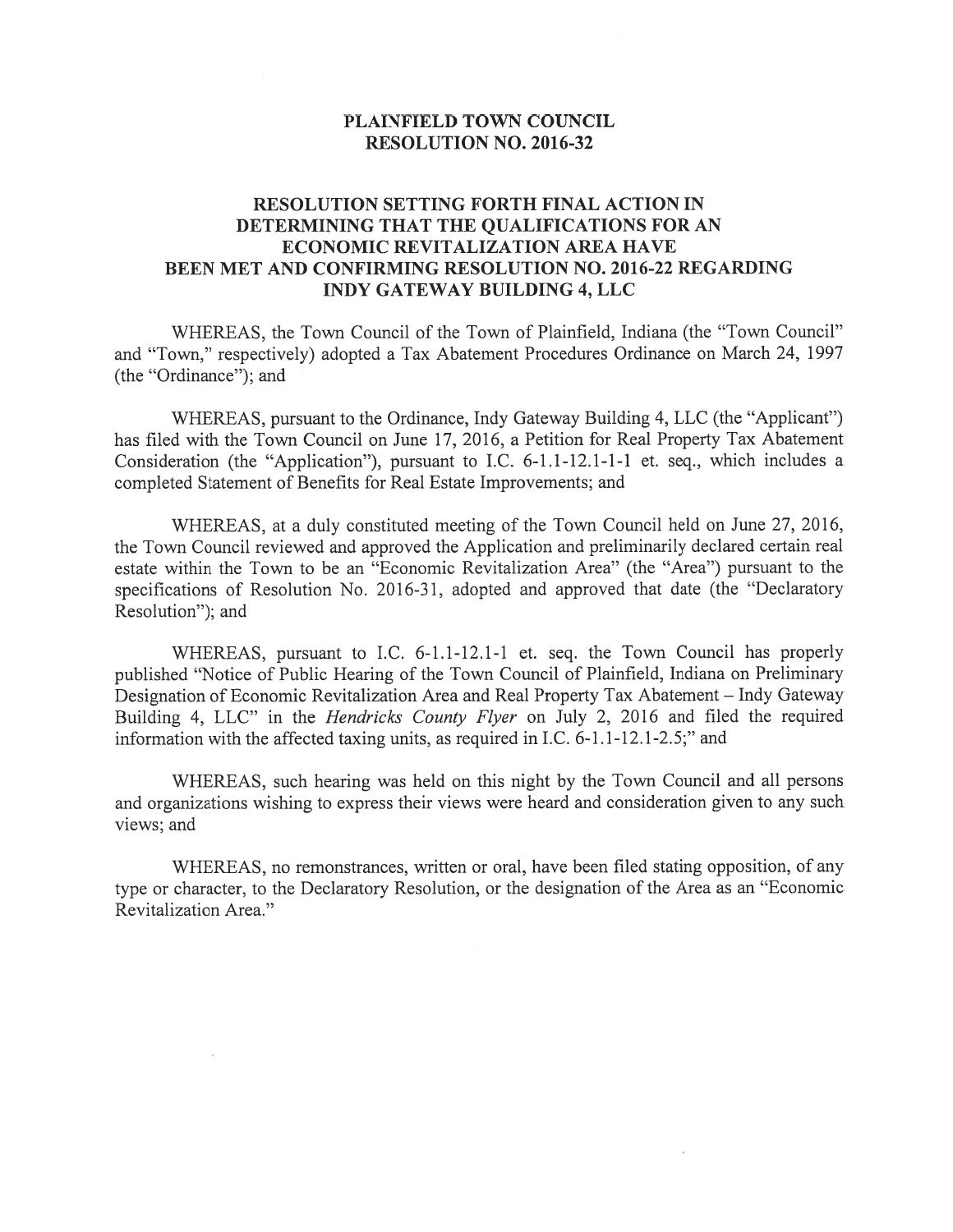## NOW, THEREFORE, BE IT RESOLVED BY THE TOWN COUNCIL OF THE TOWN OF PLAINFIELD, INDIANA AS FOLLOWS:

1. Findings of Fact. The Town Council states that the Area is now undesirable for, or impossible of, normal development and occupancy because of <sup>a</sup> lack of development, cessation of growth, deterioration of improvements or character of occupancy, age, obsolescence, substandard buildings or other factors that have impaired value or preven<sup>t</sup> normal development of property. The Town Council hereby finds the following:

- (a) The estimate in the Application of the value of the Applicant's project in the Application is reasonable;
- (b) The employment numbers in the Application, if any, are reasonably expected;
- (c) The salaries related to such employment, if any, are reasonable;
- (d) The benefits to be received from the Applicant's project are sufficient to justify the deduction; and
- (e) That, unless otherwise approved, any abatement for the Economic Revitalization Area shall have its abatement calculated in accordance with the standard abatement percentages shown on the chart attached as Exhibit A to this resolution and shall otherwise be in accordance with the Ordinance.

2. Compliance with the Ordinance and Indiana Law. It is hereby found by the Town Council that the Application complies with the Ordinance and Indiana Code 6.1.1-12.1-3.

3. Confirmation of the Declaratory Resolution. It is hereby declared by the Town Council that the Declaratory Resolution is in all respects hereby confirmed, and it is hereby stated that the qualifications for an economic revitalization area have been met by the Applicant as to the real estate described in Exhibit A of the Declaratory Resolution in accordance with the percentages shown for abatement on the attached Exhibit A.

4. Final Action. After legally required public notice, and after public hearing pursuan<sup>t</sup> to such notice, the Town Council hereby takes "final action," as that <sup>p</sup>hrase is defined in I.C. 6-1.1-12.1-1 et. seq., on the date hereof, with regard to designation of the Area, approval of the Application, and the previous adoption of the Declaratory Resolution.

5. Effective Date. This resolution shall be effective immediately upon its passage, subject to any right of appeal as provided by Indiana law.

6. Filing with Hendricks County Authorities. Upon the adoption of this resolution, the Clerk-Treasurer of the Town shall cause <sup>a</sup> certified copy of this resolution to be filed with the Hendricks County Assessor and/or such other Hendricks County governmen<sup>t</sup> officials as shall be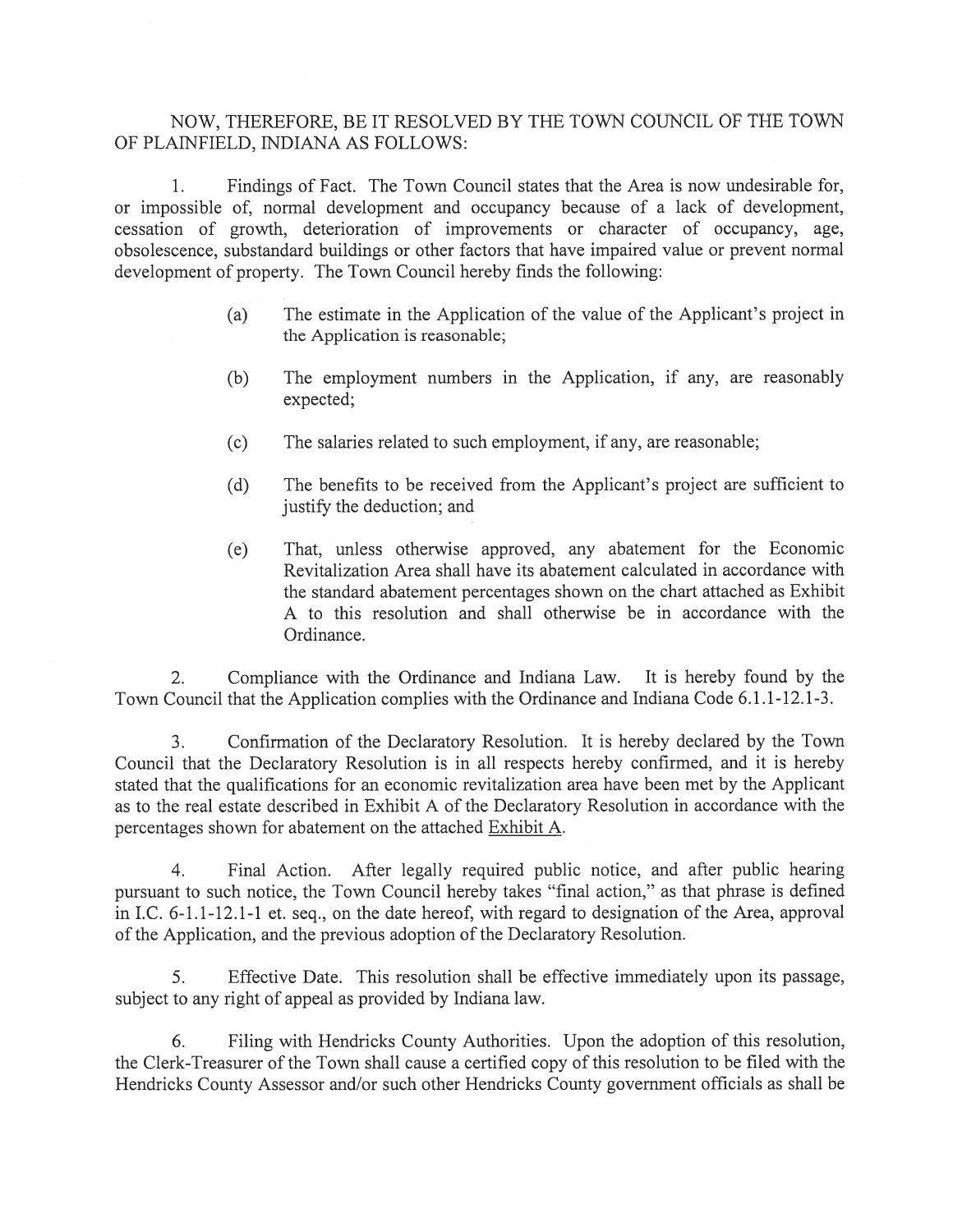necessary to make the Applicant eligible to file for real estate tax abatement as to the real property improvements contemplated by the Application heretofore reviewed and approved by the Declaratory Resolution and ratified and confirmed by this resolution.

Adopted by the Town Council of the Town of Plainfield, Indiana this  $11<sup>th</sup>$  day of July, 2016.

TOWN COUNCIL, TOWN OF PLAINFIELD HENDRICKS COUNTY, INDIANA lii h Robin G.-Brandgard, President  $K$ ent Bill Kirchoff  $\overline{\mathcal{L}}$ ange  $\overline{\mathcal{K}}$ . Angle Dan Bridget

leslied Have

Wesley R. Bennett, Clerk-Treasurer of the Town of Plainfield, Indiana